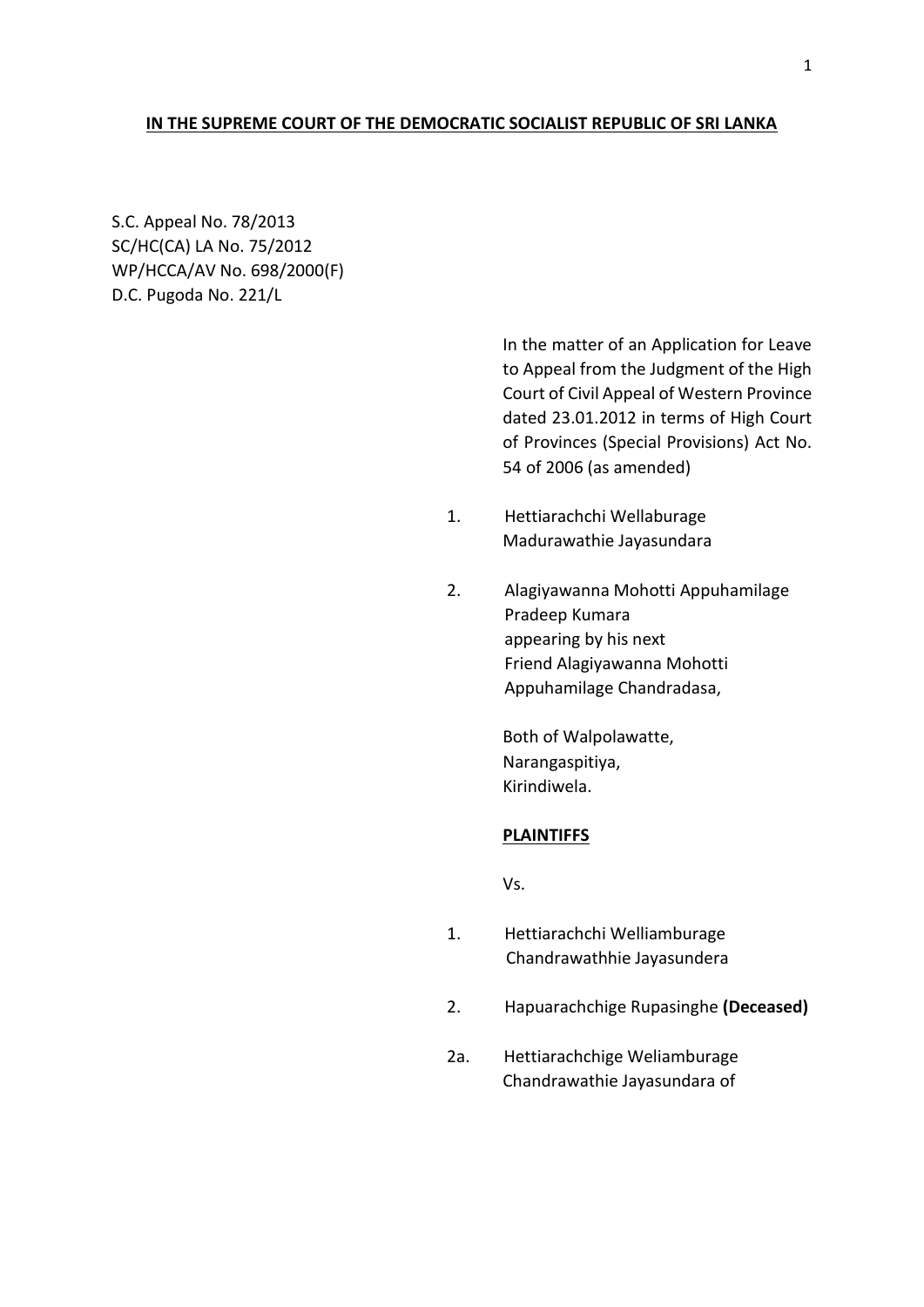Medawalawita, Meddagama, Kirindiwela.

# **DEFENDANTS**

AND

- 1. Hettiarachchi Wellaburage Madurawathie Jayasundara
- 2. Alagiyawanna Mohotti Appuhamilage Pradeep Kumara

 appearing by his next Friend Alagiyawanna Mohotti Appuhamilage Chandradasa,

Both of Walpolawatte, Narangaspitiya, Kirindiwela.

#### **PLAINTIFFS-APPELLANTS**

Vs.

- 3. Hettiarachchi Welliamburage Chandrawathhie Jayasundera
- 4. Hapuarachchige Rupasinghe **(Deceased)**
- 2a. Hettiarachchige Weliamburage Chandrawathie Jayasundara of

Medawalawita , Meddagama, Kirindiwela.

### **DEFENDANTS-RESPONDENTS**

**AND NOW BETWEEN**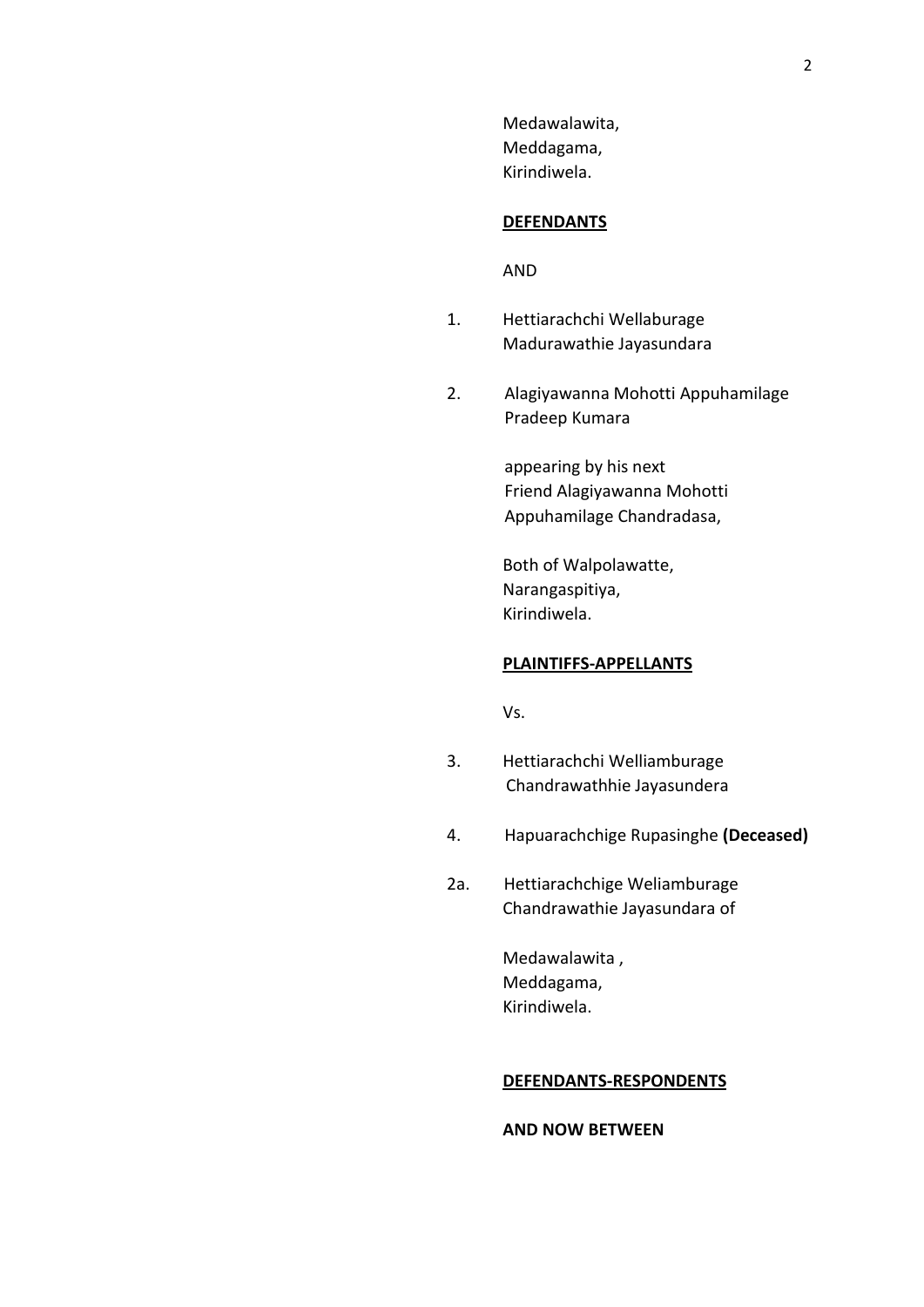- 1. Hettiarachchi Wellaburage Madurawathie Jayasundara
- 2. Alagiyawanna Mohotti Appuhamilage Pradeep Kumara **(Deceased)**
- 2a. Alagiyawanna Mohotti Appuhamilage Chandradasa
- 2b. Alagiyawanna Mohotti Appuhamilage Cisna Kumari

Both of Walpolawatte, Narangaspitiya, Kirindiwela.

### **PLAINTIFFS-APPELLANTS-PETITIONERS**

Vs.

- 1. Hettiarachchi Welliamburage Chandrawathhie Jayasundera
- 2. Hapuarachchige Rupasinghe **(Deceased)**
- 2a. Hettiarachchige Weliamburage Chandrawathie Jayasundara of

Medawalawita , Meddagama, Kirindiwela.

# **DEFENDANTS-RESPONDENTS-RESPONDENTS**

**BEFORE:** S.E. Wanasundera P.C., J. Upaly Abeyrathne J. & Anil Gooneratne J.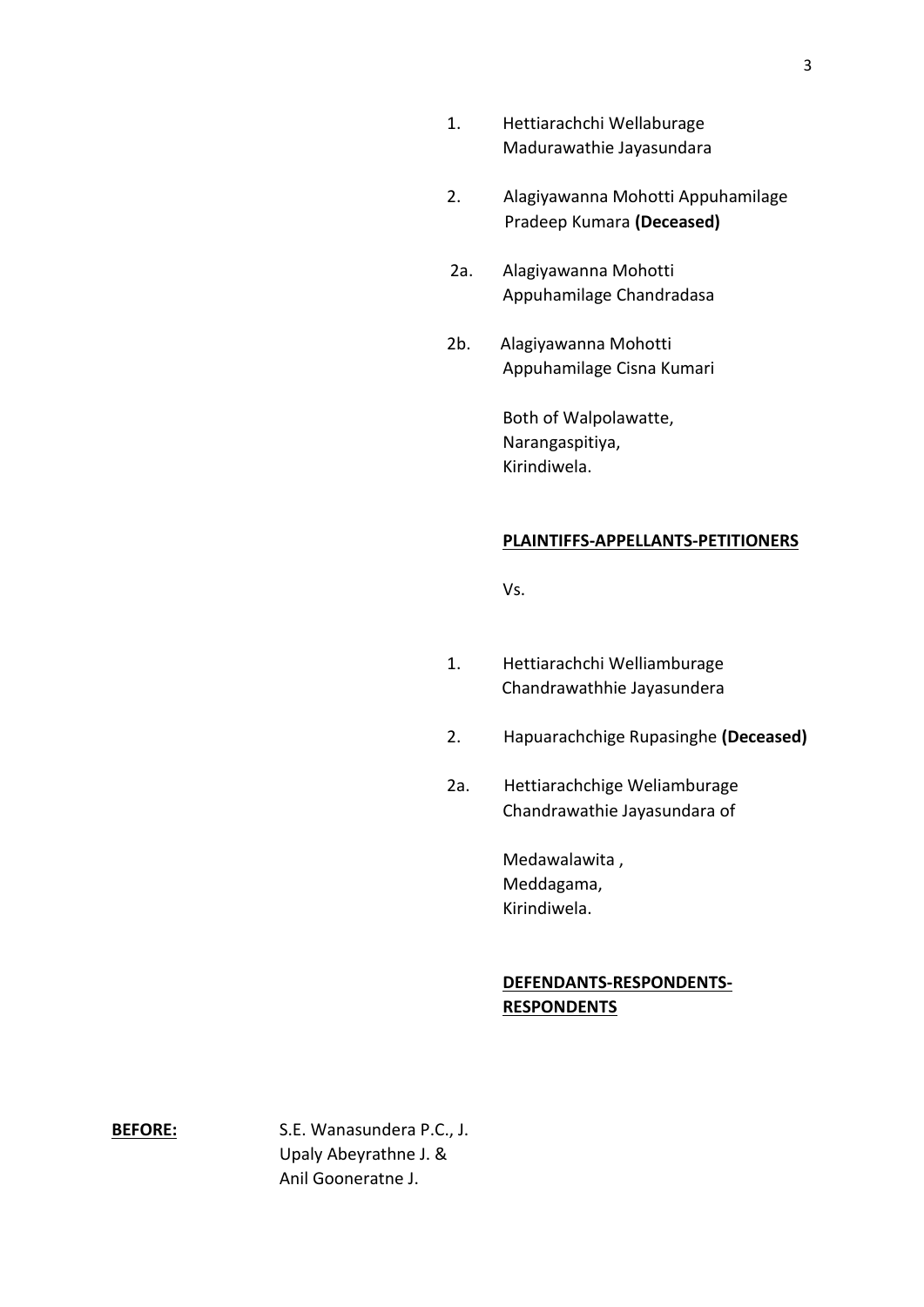**COUNSEL:** D. N. Vijithsing for the Plaintiffs-Appellants-Petitioners Romesh Samarakkody with Priyanthi Ganegoda instructed by Ms. A.D.M. Samarakkody for Defendant-Respondent-Respondents **ARGUED ON:** 09.09.2016 **DECIDED ON:** 27.10.2016

#### **GOONERANTE J.**

This was an action filed in the District Court of Pugoda for a declaration of title to the land described in schedule 3 of the amended Plaint and eviction/damages against the Defendant-Respondents from the said lands. The learned District Judge dismissed the Plaintiff-Appellant-Petitioner's suit filed in the District Court, Pugoda and Plaintiff-Appellant-Petitioners having appealed to the relevant High Court against the Judgment of the learned District Judge, the High Court affirmed the Judgment of the District Court and dismissed the appeal. The Supreme Court on or about 31.05.2013 granted leave as per paragraphs 12(i) and 12(ii) of the petition dated 29.02.2012. The said questions reads thus:

12.(i) Did learned High Court Judges of Civil Appeal High Court err in law by coming to the conclusion that the 3rd schedule morefully described in the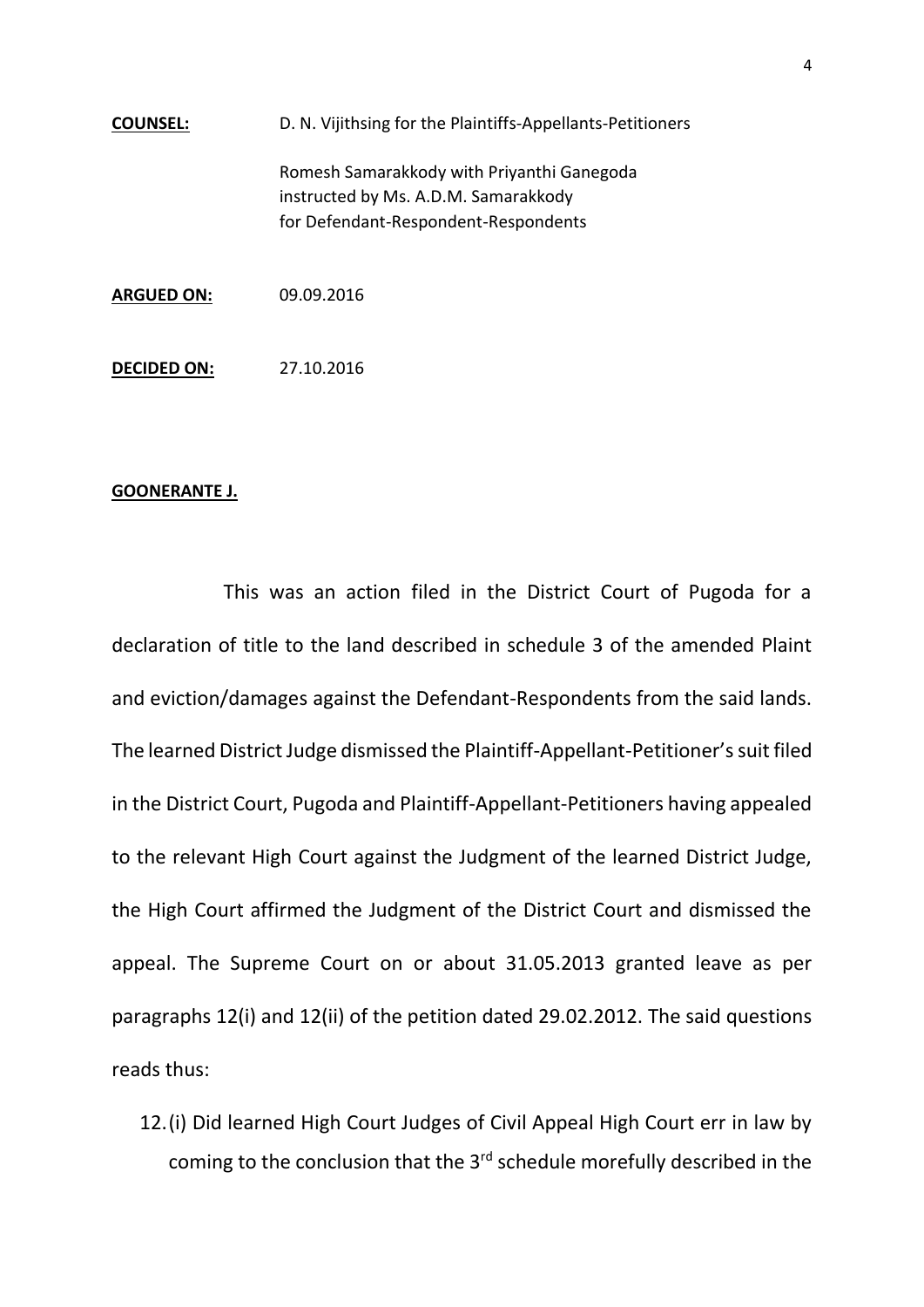plaint is an undivided portion of a larger land where as the Petitioners established that the said portion was possessed as defined and definite portion for more than 70 years.

(ii) whether the learned High Court Judges of Civil Appeal erred in law by holding that the Petitioners could not maintain this action as the Petitioners could not described a define portion despite of the fact that the boundaries of the said land were demarcated and shown by a survey plan.

The only matter that concerns this court is to arrive at a decision connecting the above questions i.e as to whether the Plaintiff-Appellant-Petitioners had long possession of the land in dispute and possessed the land as a defined and definite portion of a larger land. It is a question of fact, whether parties have had long exclusive possession in a defined area to enable the party concerned to claim prescriptive rights, to the land in dispute. We have heard submissions of both learned counsel on either side.

Parties proceeded to trial on nine issues. Based on the issues Plaintiff-Appellant-Petitioner urged that they have title to the land described in schedule 3 of the amended plaint and that the Defendant party illegally and forcibly possess the land in dispute. The Defendant-Respondents' position, as could be gathered from the issues take up the position that schedules 1, 2 & 3 described in the amended plaint are undivided portions of lands of a land called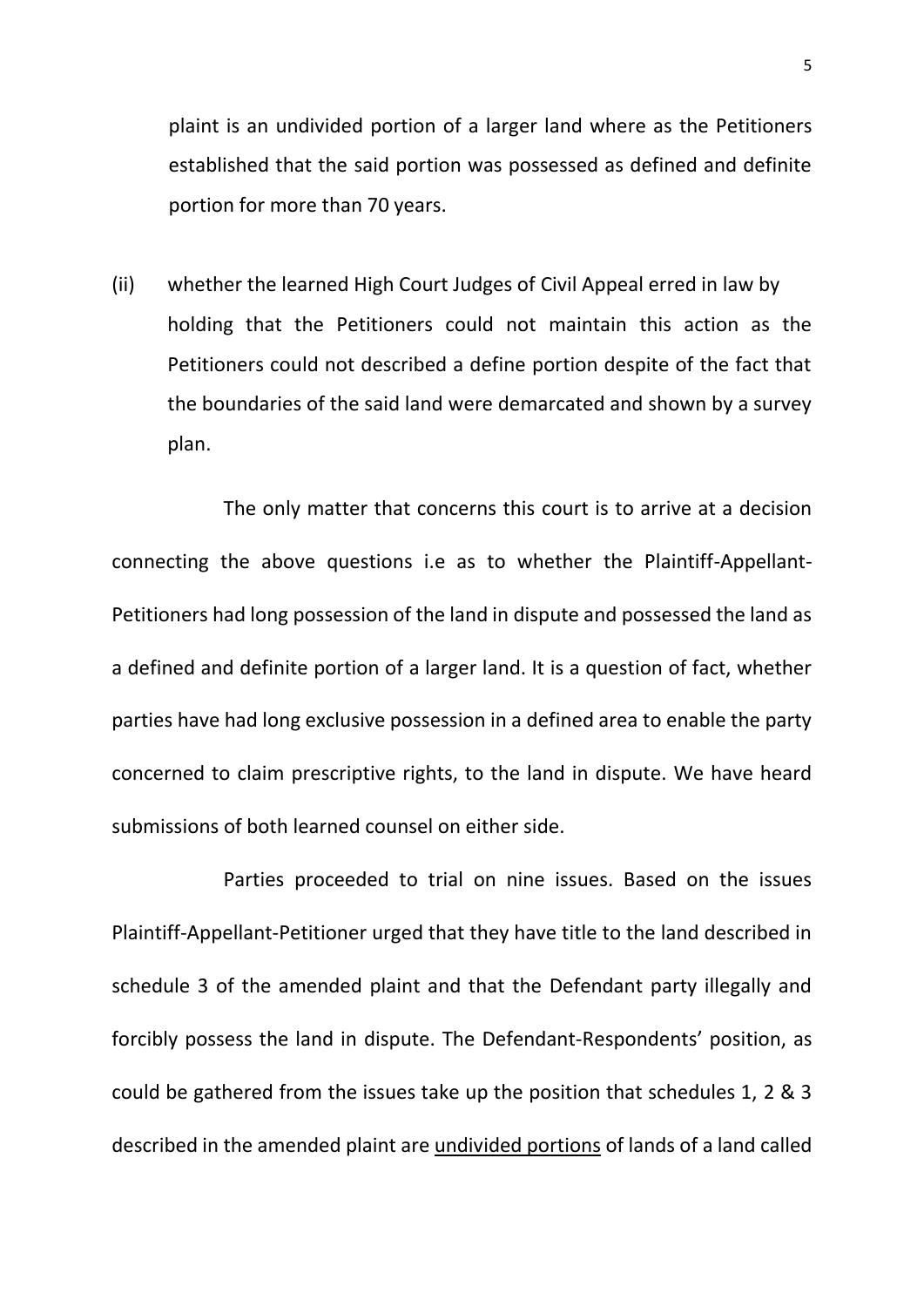'Muththetuwatte' in extent of about 30 Acres. It is also the position of the Defendant-Respondent that the land described in schedule 3 above and the land transferred to Plaintiff's son Pradeep Prasanna are undivided portions of land included in a large extent 30 Acres of land stated above. Further the case of the Defendant-Respondent is that the Plaintiff party has not been able to possess divided portions of land. As an alternative relief, Defendant-Respondent claim that land described within schedule 3 of the amended Plaint was possessed by the Defendant party and Defendant-Respondent has prescribed to the land in dispute.

This court having perused the evidence led at the trial and the two Judgments delivered by the lower courts is more than satisfied that the land described in schedule 3 of the amended Plaint is only a part of an undivided portion of a larger land. Learned District Judge has correctly considered and analysed the evidence led at the trial and it supports the contention of the Defendant-Respondents as stated above. I note the following important items of evidence of the Surveyor who gave evidence at the trial, and produced plan No. 968 of 23.04.1997.

In cross-examination:

පු : තමා මැන්න අවස්ථාවේදි තමා සැලකිල්ලට ගත්ත යම් ලේබණයක් තිබුනාද? ඔප්පුවක් හෝ පිඹුරක් ? උ: නැත. මට තිබුනේ කොමිෂම පමණයි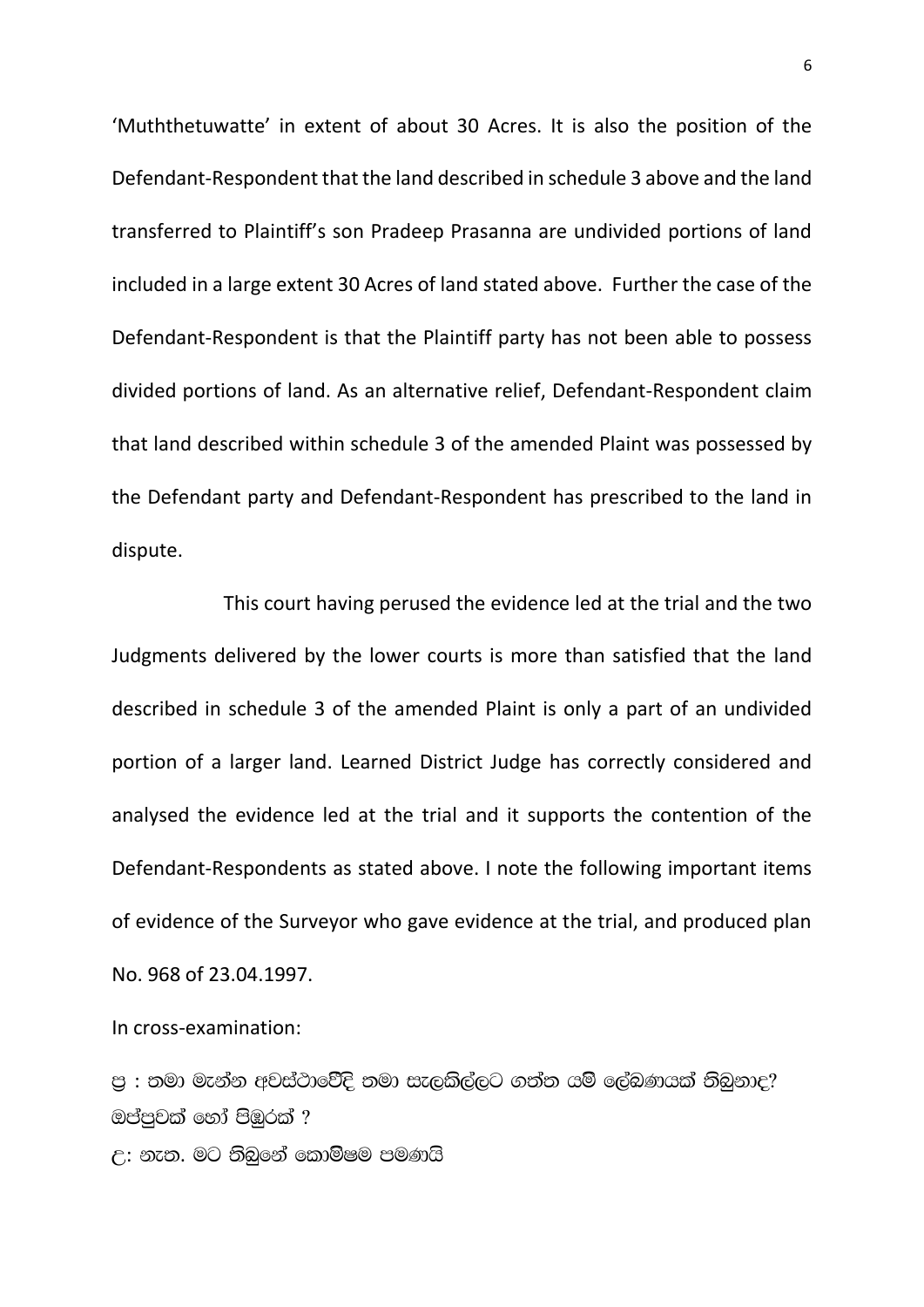පු : කිසිම ඔප්පුවකින් මායිම් පෙන්නුවාද?

උ: ඔප්පු මා බලන්නේ නැහැ. ඉදිරිපත් කලෙත් නැහැ

ප : තමා මොකද කියන්නේ මනින්න කිව්ව ඉඩමත් මැන්න ඉඩමත් ගැන

උ: පුමාණයේ විශාල වෙනසක් දක්නට තියෙනවා

පු : තමා මනින්න ගිය අවස්ථාවේදි තමා දැන ගත්තාද මේ ඉඩම් කොටස අක්කර  $39$ ක් විශාල ඉඩමක කොටසක් කියා?

උ: ඔව්

පු: බෙදපු කොටසකට කිසිම සැලැස්මක් ඉදිරිපත් කර තිබුනේ නැද්ද?  $F: 200$ .

Surveyor's evidence reveal that no plan or deed was submitted to him to conduct the Survey. He only had the commission papers. Surveyor states in evidence that there was a clear difference in extent. Difference of 1 Acre and 7 Perches. Surveyor further states that he became aware by the survey that the land to be surveyed was part of a larger land in extent of 30 Acres. I note that the above items of evidence (not contradicted) does not in any way support the Plaintiff-Appellant's case. Learned District Judge also observes, that the Plaintiff parties' position was their possession of the land in dispute was a separate, defined and identifiable plot of land with long possession, but no plan was submitted to prove the defined portion and Plaintiff's case not supported with reliable evidence. A mere statement of a witness of occupying a land for long years would not suffice to satisfy the requirements of Section 3 of the Prescription Ordinance. Definite acceptable boundaries need to be shown and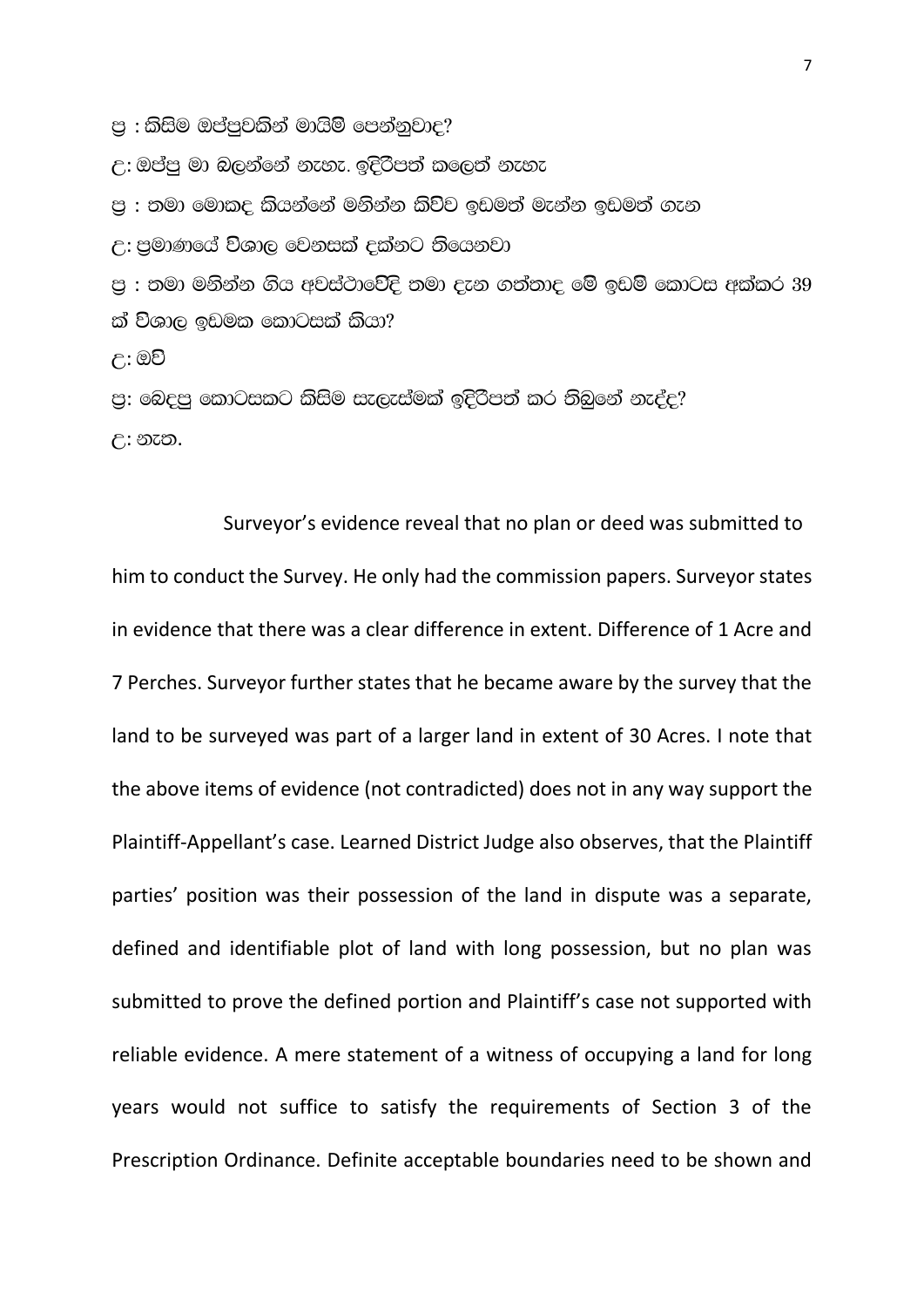established. This should be so in a case where the contest by the opposing party is so strong based on undivided property rights. In *Loku Menika Vs. Gunasekera 1997 (2) SLR 281 Ranarajah J.* followed the principle that that the separate possession alone does not constitute adverse possession for purpose of establishing prescriptive title against co-owners. The above position more or less discussed in Seeman Vs. David 2000(3) SLR 23.

I also note that Deed P1 relied upon by Plaintiff-Appellants describe the land as 1/20<sup>th</sup> share (undivided) from a 30 Acre land. P2 & P3 the schedules refer to as undivided lands. Plaintiff has also admitted that there is a Partition Case for the 30 Acre land and that the Plaintiff is a party to that case.

The evidence led at the trial does not support a separate and a defined portion of land as argued by the Plaintiff-Appellants. Both courts the District Court and the High Court arrived at the same conclusions as above. Both courts have considered and given its judicial mind to basic primary facts as stated above. This court is not in a position to interfere with such basic and primary facts. It could be done only in a case where a perverse finding could be detected. Plaintiff-Appellants have not convinced this court that the Judgments